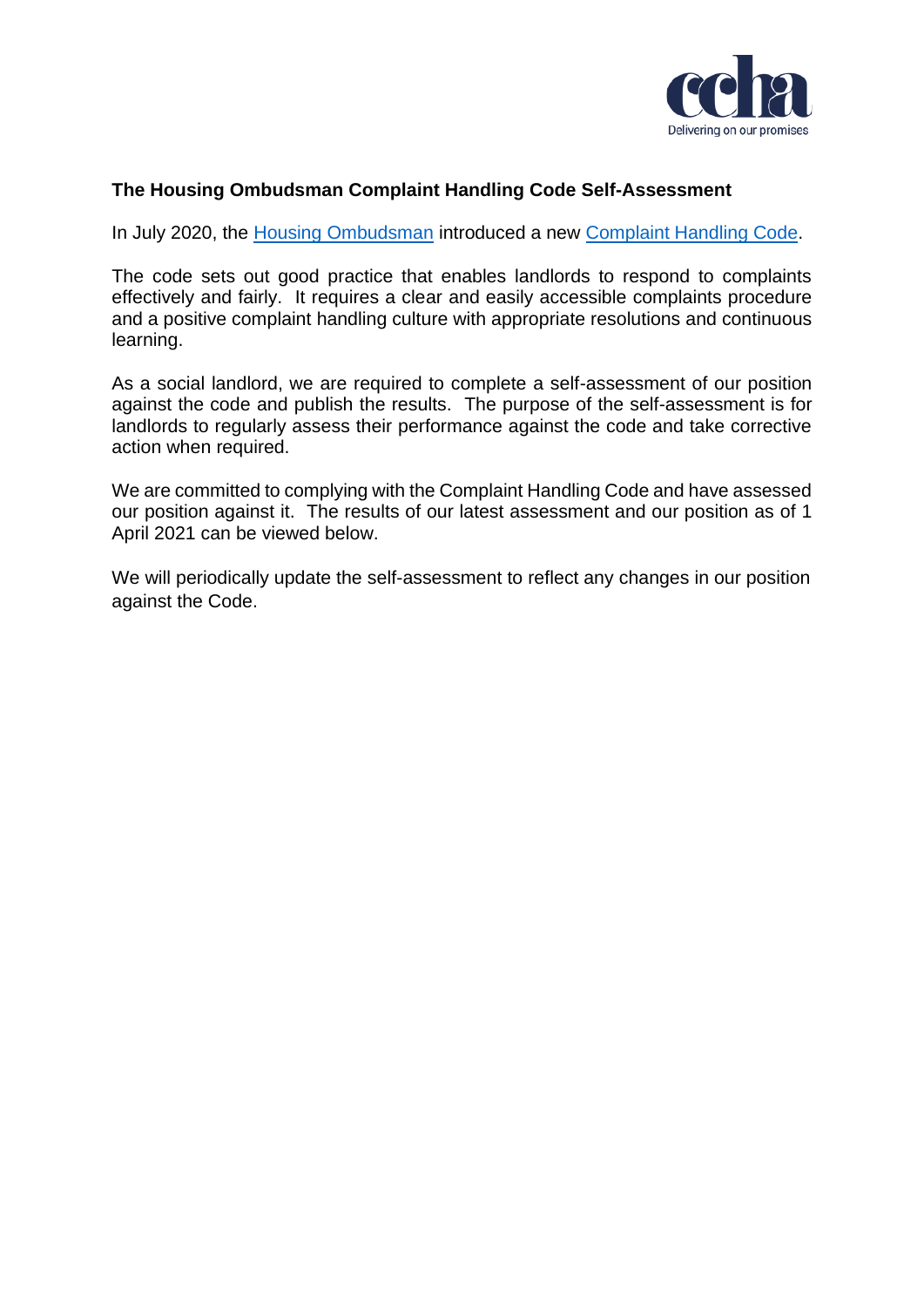## **Housing Ombudsman Complaint Handling Code: Self-assessment form as of April 2021**

| <b>Compliance with the Complaint Handling Code</b> |                                                                                                                                                                                                                                                                                                                                                                                                                                                                                                                                               |            |           |
|----------------------------------------------------|-----------------------------------------------------------------------------------------------------------------------------------------------------------------------------------------------------------------------------------------------------------------------------------------------------------------------------------------------------------------------------------------------------------------------------------------------------------------------------------------------------------------------------------------------|------------|-----------|
| 1                                                  | Definition of a complaint                                                                                                                                                                                                                                                                                                                                                                                                                                                                                                                     | Yes        | No        |
|                                                    | Does the complaints process use the following definition of a<br>complaint?<br>An expression of dissatisfaction, however made, about the<br>standard of service, actions or lack of action by the organisation,<br>its own staff, or those acting on its behalf, affecting an individual<br>resident or group of residents.                                                                                                                                                                                                                   | <b>Yes</b> |           |
|                                                    | Does the policy have exclusions where a complaint will not be<br>considered?                                                                                                                                                                                                                                                                                                                                                                                                                                                                  | <b>Yes</b> |           |
|                                                    | Are these exclusions reasonable and fair to residents?                                                                                                                                                                                                                                                                                                                                                                                                                                                                                        | <b>Yes</b> |           |
|                                                    | Evidence relied upon -                                                                                                                                                                                                                                                                                                                                                                                                                                                                                                                        |            |           |
|                                                    | Our exclusions are limited and are in line with the Ombudsman<br>guidance and include where legal proceedings/external appeals<br>processes are in progress or where a time limit of 6 month has<br>passed from when the event originally occurred. We also exclude<br>complaints from our own staff and around the recruitment process<br>and provide clarity on what we see as enquiries, requests and<br>reports. Residents from our consultation group were involved in<br>reviewing the policy including the exclusions earlier in 2020. |            |           |
| $\mathbf{2}$                                       | <b>Accessibility</b>                                                                                                                                                                                                                                                                                                                                                                                                                                                                                                                          |            |           |
|                                                    | Are multiple accessibility routes available for residents to make a<br>complaint?                                                                                                                                                                                                                                                                                                                                                                                                                                                             | <b>Yes</b> |           |
|                                                    | Is the complaints policy and procedure available online?                                                                                                                                                                                                                                                                                                                                                                                                                                                                                      | <b>Yes</b> |           |
|                                                    | Do we have a reasonable adjustments policy?<br>Within the Complaints Policy we advise that we will make<br>reasonable adjustments. We will ensure a separate Reasonable<br>Adjustments Policy is developed as part of our new Equality,<br>Diversity and Inclusion Strategy 2021.                                                                                                                                                                                                                                                             |            | <b>No</b> |
|                                                    | Do we regularly advise residents about our complaints process?                                                                                                                                                                                                                                                                                                                                                                                                                                                                                | <b>Yes</b> |           |
| 3                                                  | <b>Complaints team and process</b>                                                                                                                                                                                                                                                                                                                                                                                                                                                                                                            |            |           |
|                                                    | Is there a complaint officer or equivalent in post?                                                                                                                                                                                                                                                                                                                                                                                                                                                                                           | <b>Yes</b> |           |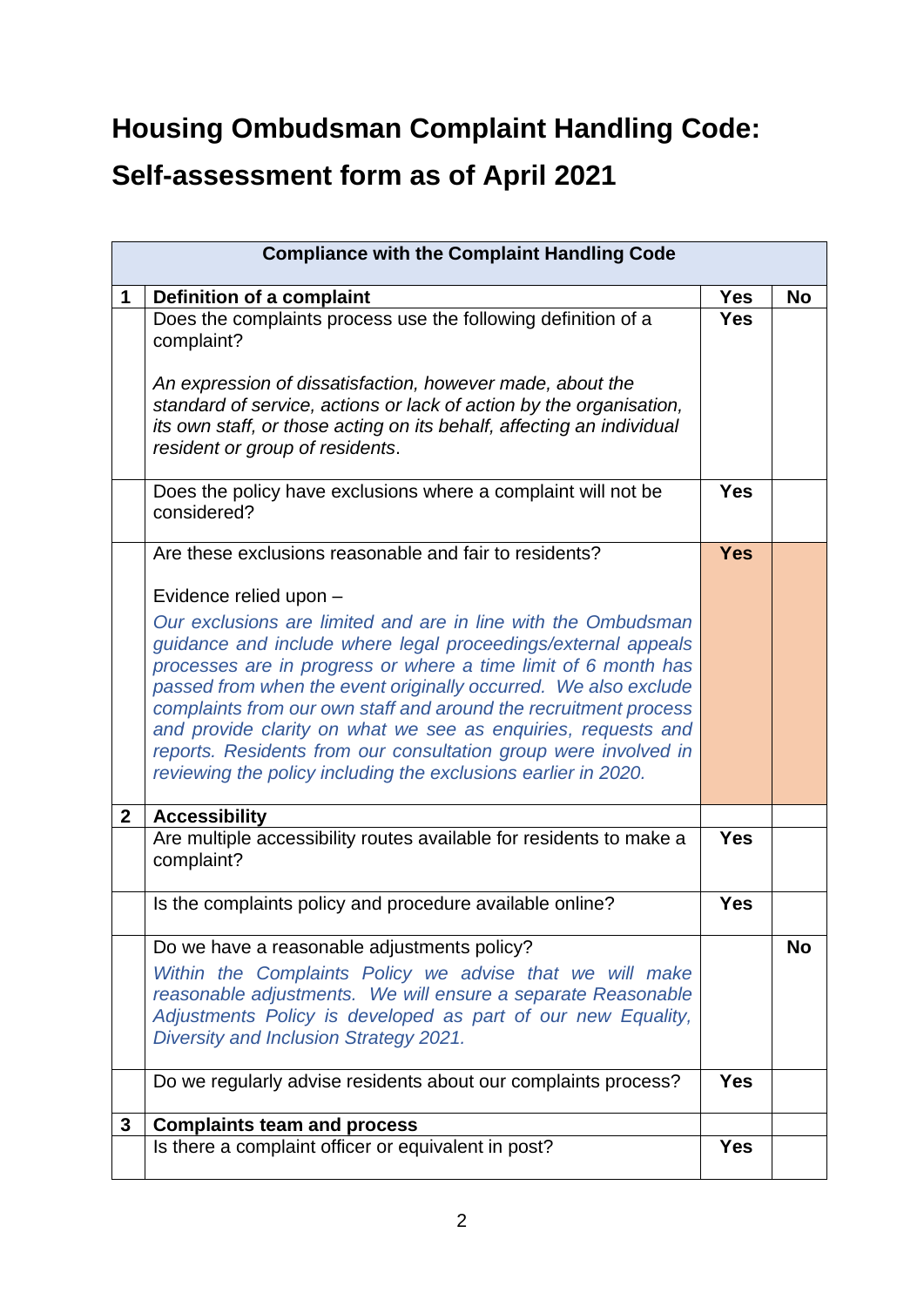|   | Does the complaint officer have autonomy to resolve complaints?      |              | <b>No</b> |
|---|----------------------------------------------------------------------|--------------|-----------|
|   | Each complaint is allocated an Investigating Officer with complaint  |              |           |
|   | resolution sitting within the teams. However, the Complaints         |              |           |
|   | Officer can work with them and across teams to help facilitate a     |              |           |
|   | resolution as well as escalate to members of the Leadership Team     |              |           |
|   | if they have concerns about how complaints are being handled.        |              |           |
|   |                                                                      |              |           |
|   | Does the complaint officer have authority to compel engagement       | <b>Yes</b>   |           |
|   | from other departments to resolve disputes?                          |              |           |
|   | If there is a third stage to the complaints procedure are residents  |              | N/A       |
|   | involved in the decision making?                                     |              |           |
|   | Is any third stage optional for residents?                           | N/A          |           |
|   | Does the final stage response set out residents' right to refer the  | <b>Yes</b>   |           |
|   | matter to the Housing Ombudsman Service?                             |              |           |
|   | Do we keep a record of complaint correspondence including            | <b>Yes</b>   |           |
|   | correspondence from the resident?                                    |              |           |
|   | At what stage are most complaints resolved?                          | <b>Stage</b> |           |
|   |                                                                      | 1            |           |
| 4 | <b>Communication</b>                                                 |              |           |
|   | Are residents kept informed and updated during the complaints        | <b>Yes</b>   |           |
|   | process?                                                             |              |           |
|   | Are residents informed of the landlord's position and given a        | <b>Yes</b>   |           |
|   | chance to respond and challenge any area of dispute before the       |              |           |
|   | final decision?                                                      |              |           |
|   | This is now incorporated into our process by requesting the          |              |           |
|   | appointed Investigating Officer give the resident a fair opportunity |              |           |
|   | to set out their position and comment on any adverse findings        |              |           |
|   | before a final decision is made.                                     |              |           |
|   |                                                                      | <b>Yes</b>   |           |
|   | Are all complaints acknowledged and logged within five days?         | <b>Yes</b>   |           |
|   | Are residents advised of how to escalate at the end of each          |              |           |
|   | stage?<br>What proportion of complaints are resolved at stage one?   | 72%          |           |
|   | Figures for 01.04.2020 - 31.03.2021.                                 |              |           |
|   | What proportion of complaints are resolved at stage two?             | 50%          |           |
|   | Figures for 01.04.2020 - 31.03.2021.                                 |              |           |
|   | What proportion of complaint responses are sent within Code          | 87%*         |           |
|   | timescales?                                                          |              |           |
|   | Stage one                                                            |              |           |
|   | Stage one (with extension)                                           |              |           |
|   | Stage two                                                            |              |           |
|   | Stage two (with extension)                                           |              |           |
|   | Up to 31/03/2021 our timescales were to acknowledge within 2         |              |           |
|   | working days and respond within 10 working days of the               |              |           |
|   | acknowledgment* for both Stage 1 and 2. From 01/04/21, our           |              |           |
|   | timescales will be aligned with the code.                            |              |           |
|   | Figure for 01.04.2020 - 31.03.2021.                                  |              |           |
|   |                                                                      |              |           |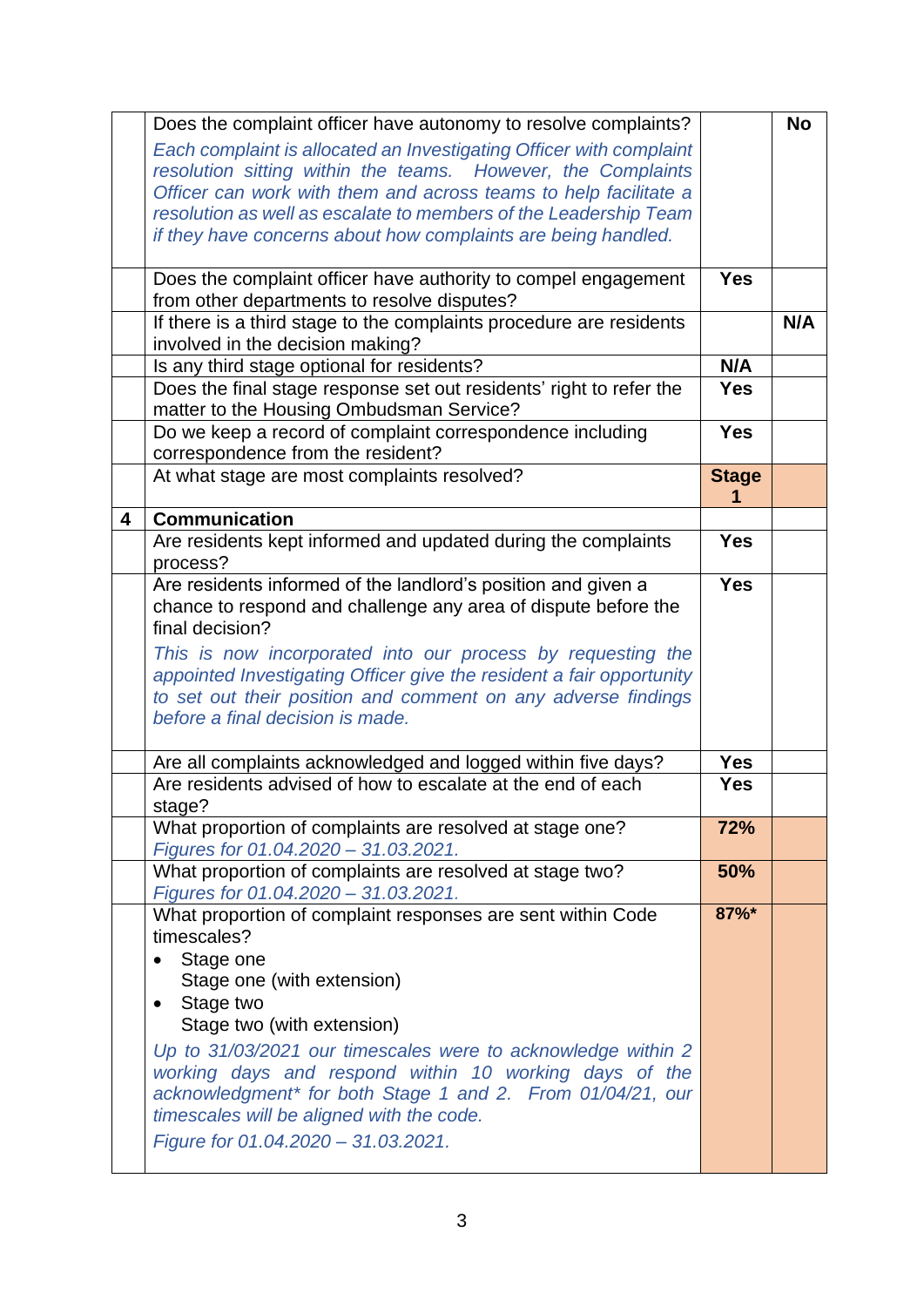|                | Where timescales have been extended did we have good                                                                                                                                                                                                                                                   | <b>Yes</b>  |  |
|----------------|--------------------------------------------------------------------------------------------------------------------------------------------------------------------------------------------------------------------------------------------------------------------------------------------------------|-------------|--|
|                | reason?                                                                                                                                                                                                                                                                                                | <b>Yes</b>  |  |
|                | Where timescales have been extended did we keep the resident<br>informed?                                                                                                                                                                                                                              |             |  |
|                | What proportion of complaints do we resolve to residents'<br>satisfaction?                                                                                                                                                                                                                             | 100%        |  |
|                | We receive very limited feedback on this $-$ just 5 responses in<br>2019/20 and 7 in 2020/21. For 2021/22, we are considering using<br>an external research company to gather this information on our                                                                                                  |             |  |
|                | behalf. Figure for 01.04.2020 - 31.03.2021.                                                                                                                                                                                                                                                            |             |  |
| 5              | <b>Cooperation with Housing Ombudsman Service</b>                                                                                                                                                                                                                                                      |             |  |
|                | Were all requests for evidence responded to within 15 days?                                                                                                                                                                                                                                            | <b>Yes</b>  |  |
|                | Where the timescale was extended did we keep the Ombudsman<br>informed?                                                                                                                                                                                                                                | N/A         |  |
| 6              | <b>Fairness in complaint handling</b>                                                                                                                                                                                                                                                                  |             |  |
|                | Are residents able to complain via a representative throughout?                                                                                                                                                                                                                                        | <b>Yes</b>  |  |
|                | If advice was given, was this accurate and easy to understand?                                                                                                                                                                                                                                         | <b>Yes</b>  |  |
|                | How many cases did we refuse to escalate?                                                                                                                                                                                                                                                              | <b>None</b> |  |
|                | What was the reason for the refusal?                                                                                                                                                                                                                                                                   | N/A         |  |
|                | Did we explain our decision to the resident?                                                                                                                                                                                                                                                           | N/A         |  |
| $\overline{7}$ | <b>Outcomes and remedies</b>                                                                                                                                                                                                                                                                           |             |  |
|                | Where something has gone wrong are we taking appropriate<br>steps to put things right?                                                                                                                                                                                                                 | <b>Yes</b>  |  |
| 8              | <b>Continuous learning and improvement</b>                                                                                                                                                                                                                                                             |             |  |
|                | What improvements have we made as a result of learning from<br>complaints?                                                                                                                                                                                                                             |             |  |
|                | <b>Revision to housing application process</b><br><b>Revised the Emergency Access Procedure</b><br>$\bullet$<br>Complaints Policy and Procedure updated in December 2020<br>$\bullet$<br>and March 2021 which incorporate various improvements<br>based on feedback and the introduction of a separate |             |  |